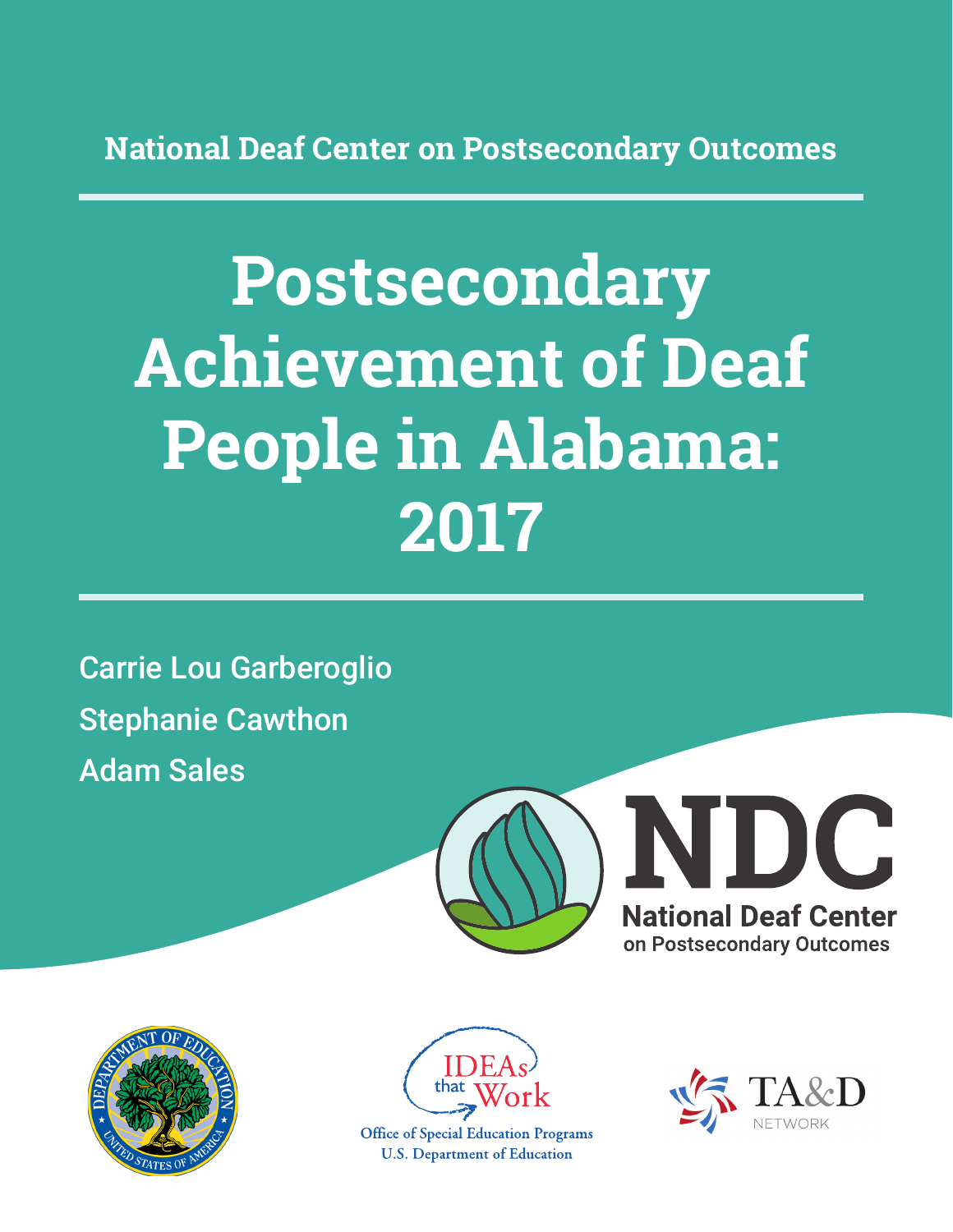This document was developed under a grant from the U.S. Department of Education, OSEP #HD326D160001. However, the contents do not necessarily represent the policy of the U.S. Department of Education, and you should not assume endorsement by the federal government.

2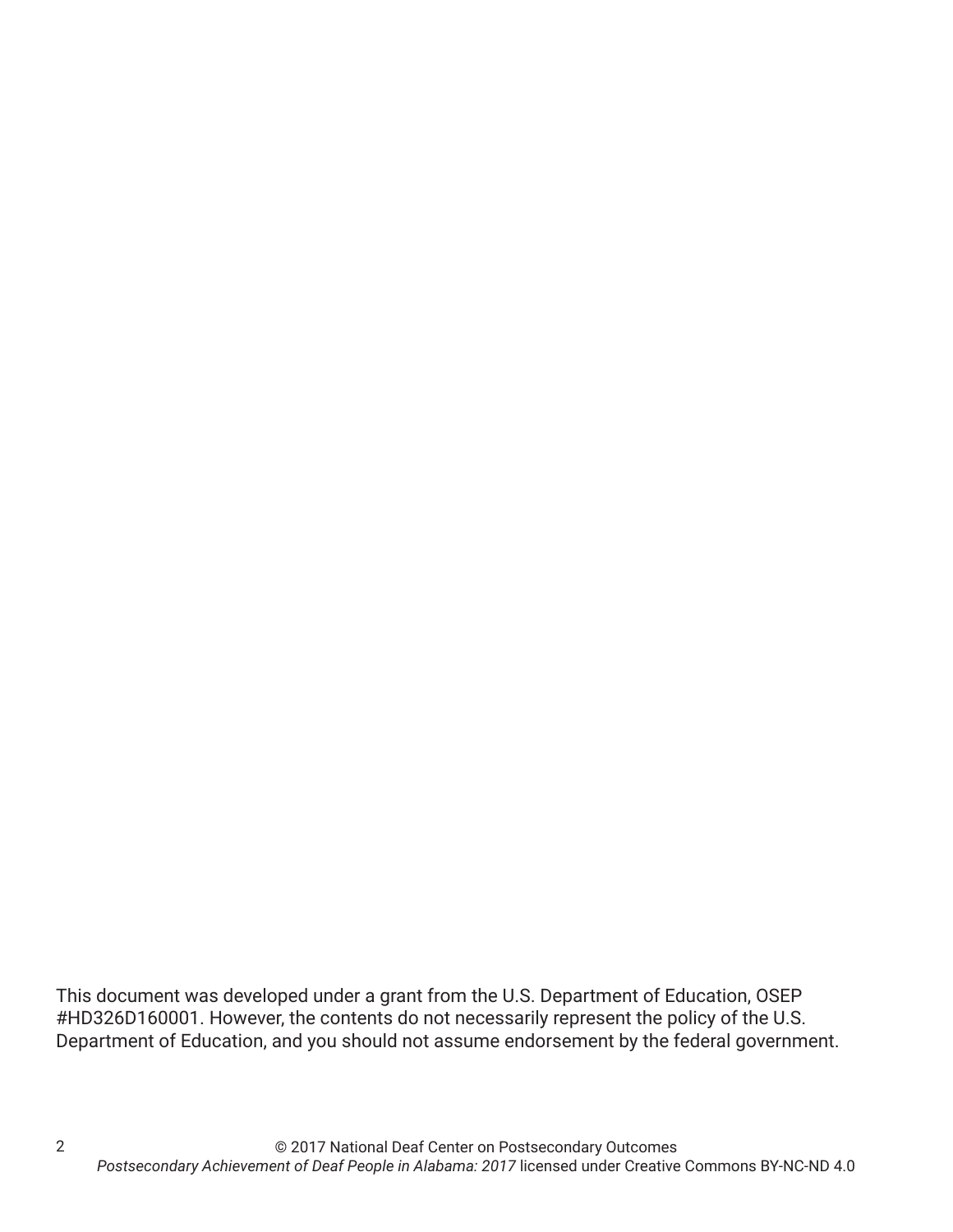Postsecondary experiences of deaf people vary widely across the nation. National reports about educational attainment and employment are available at nationaldeafcenter.org (Garberoglio, Cawthon, & Bond, 2016; Garberoglio, Cawthon, & Sales, 2017). This report provides current estimates of postsecondary achievement in Alabama. We used 5-year estimates of data from the American Community Survey (ACS), a national survey conducted by the U.S. Census Bureau, to generate the findings in this report. More information about this dataset and the analyses are shared in the Methods section at the end of this report.

## **EDUCATIONAL ATTAINMENT**

In the United States, deaf people attained lower levels of education than their hearing peers in 2015, according to national educational attainment data (Garberoglio et al., 2017). Educational attainment also varied across gender, race, and ethnicity.



In this report, we use the term *deaf* in an all-encompassing manner to include individuals who identify as Deaf, hard of hearing, hearing impaired, late deafened, and deafdisabled.

© 2017 National Deaf Center on Postsecondary Outcomes

*Postsecondary Achievement of Deaf People in Alabama: 2017* licensed under Creative Commons BY-NC-ND 4.0

**In Alabama,**

**3.1%**

**of 25–64 year**

**olds are deaf.**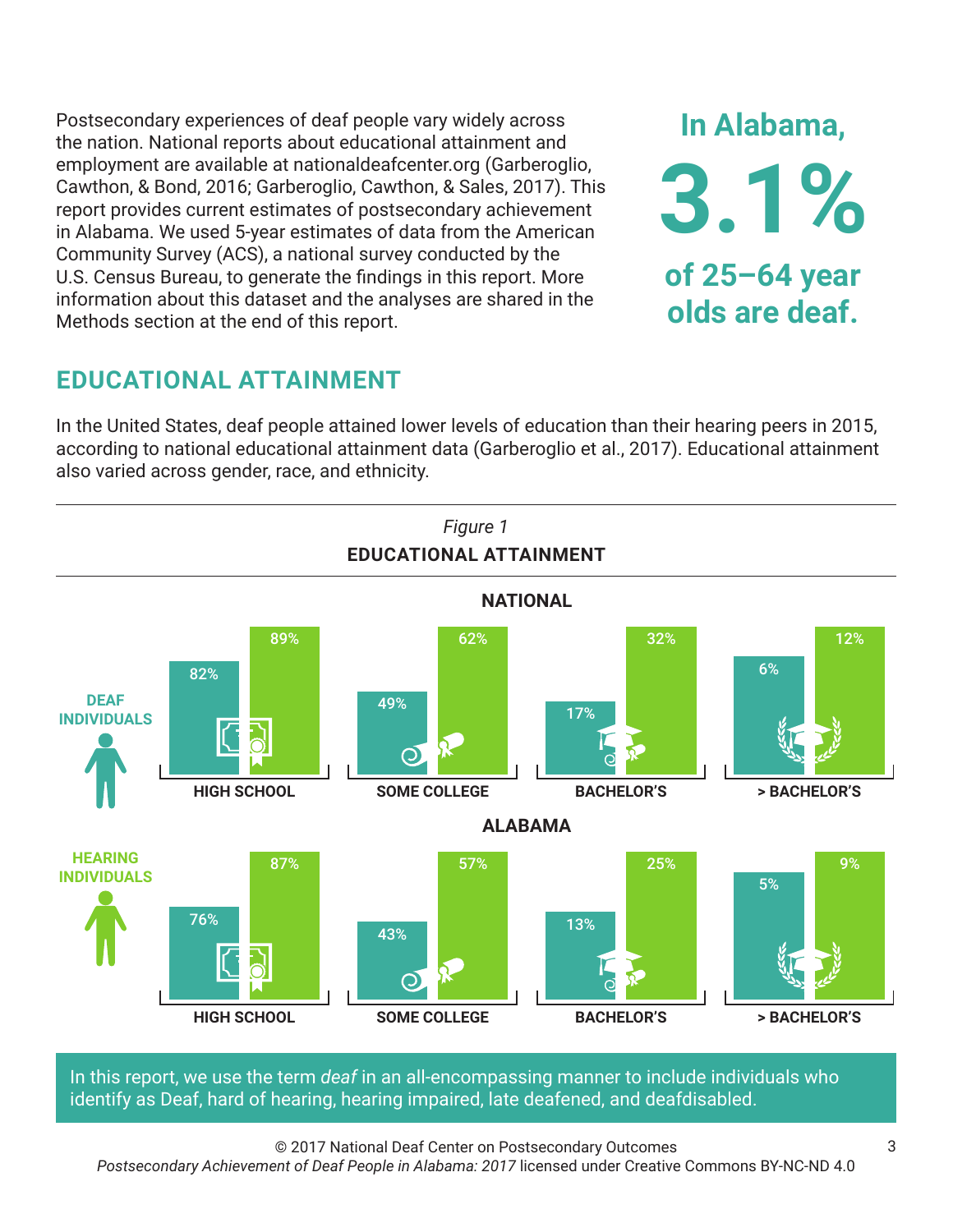

4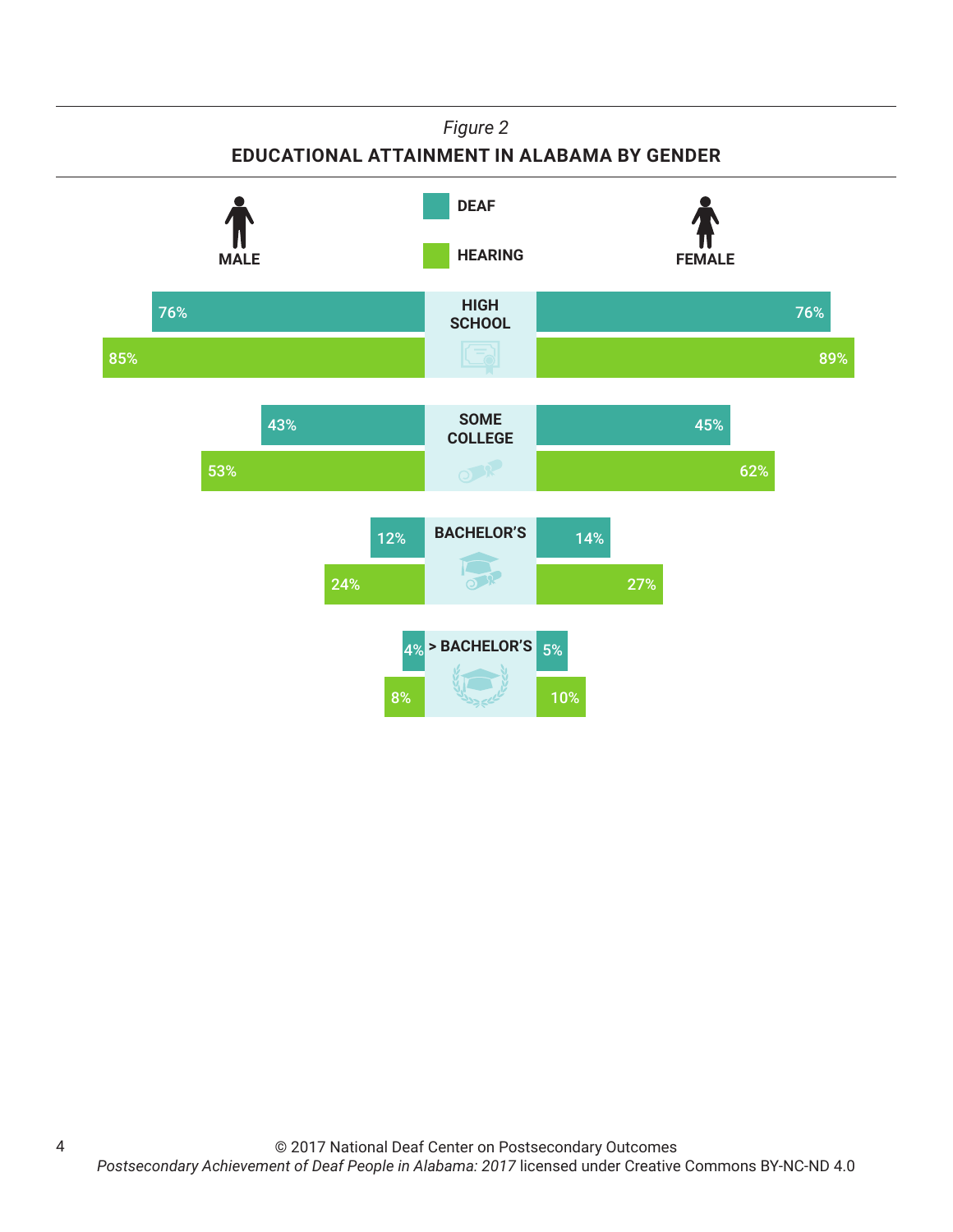*Figure 3*

**EDUCATIONAL ATTAINMENT IN ALABAMA BY RACE AND ETHNICITY**



A large percentage of deaf individuals have additional disabilities, and each combination of which results in unique strengths and challenges. Educational attainment rates vary by type of disability. Across the nation, deaf individuals with any type of additional disability reported lower educational attainment levels.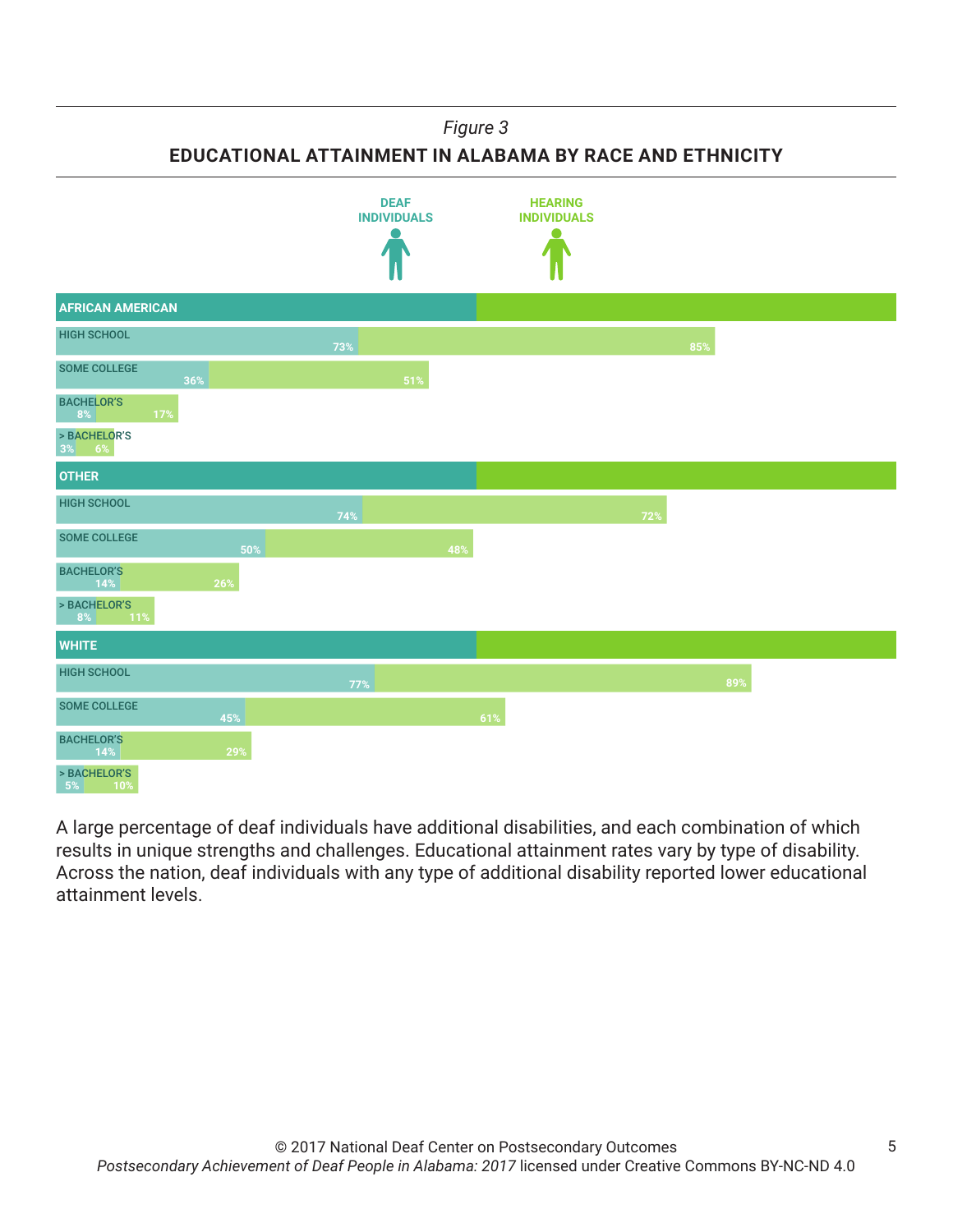## *Figure 4* **EDUCATIONAL ATTAINMENT BY DISABILITY**

|                                  | <b>HIGH</b><br>SCHOOL | <b>SOME</b><br><b>COLLEGE</b> | <b>BACHELOR'S</b> | > BACHELOR'S |
|----------------------------------|-----------------------|-------------------------------|-------------------|--------------|
| DEAF + NO ADDITIONAL DISABILITY  | 83%                   | 49%                           | 17%               | 6%           |
| DEAF + ANY ADDITIONAL DISABILITY | 70%                   | 37%                           | 8%                | 3%           |
| <b>DEAFBLIND</b>                 | 67%                   | 37%                           | 6%                | 2%           |

## **EMPLOYMENT RATES**

National employment statistics show lower employment rates among deaf individuals. Almost half of deaf people are not in the labor force (Garberoglio, Cawthon, & Bond, 2016). Employment rates also vary by gender, race, and ethnicity.



© 2017 National Deaf Center on Postsecondary Outcomes

*Postsecondary Achievement of Deaf People in Alabama: 2017* licensed under Creative Commons BY-NC-ND 4.0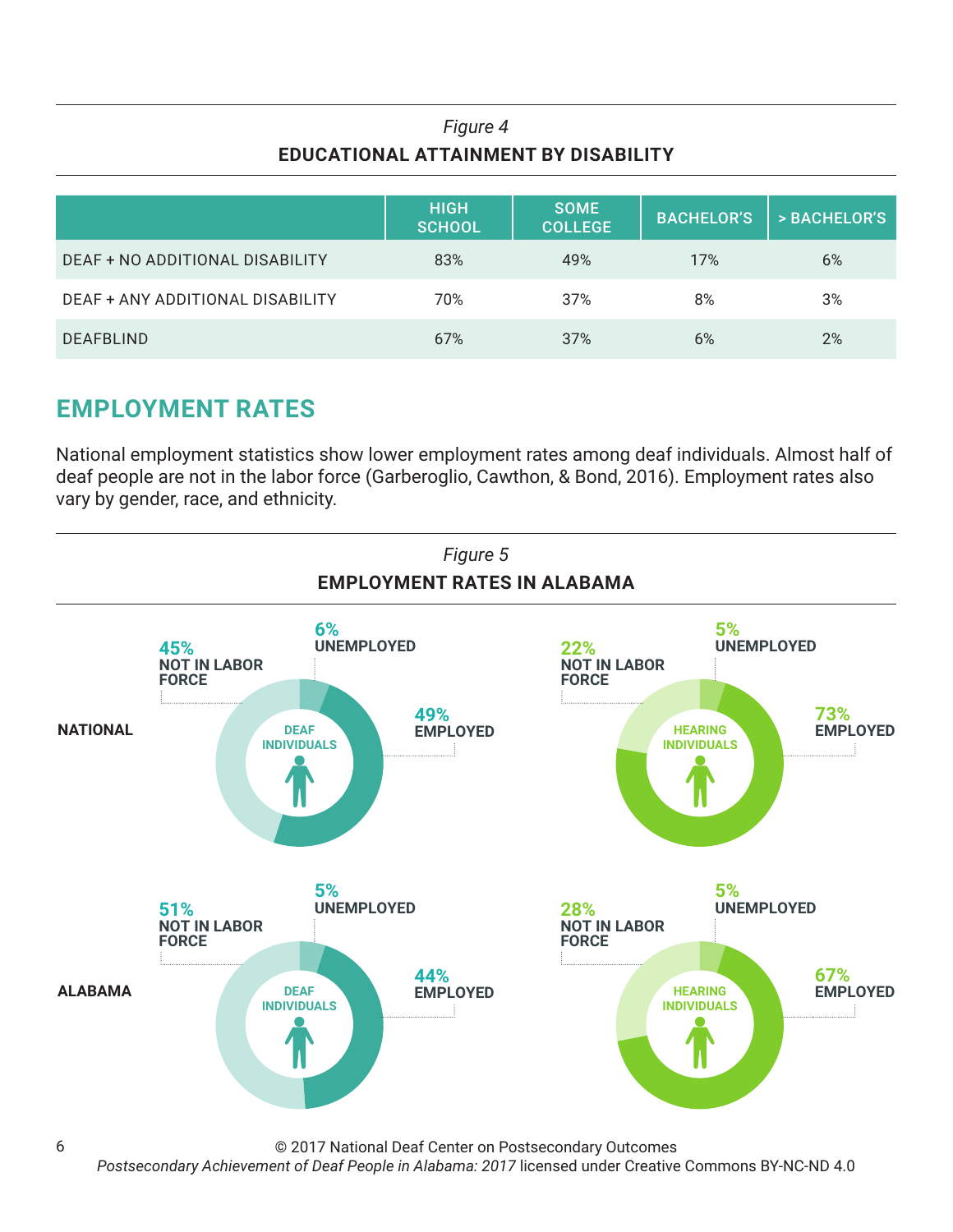

## *Figure 7* **EMPLOYMENT RATES IN ALABAMA BY RACE AND ETHNICITY**

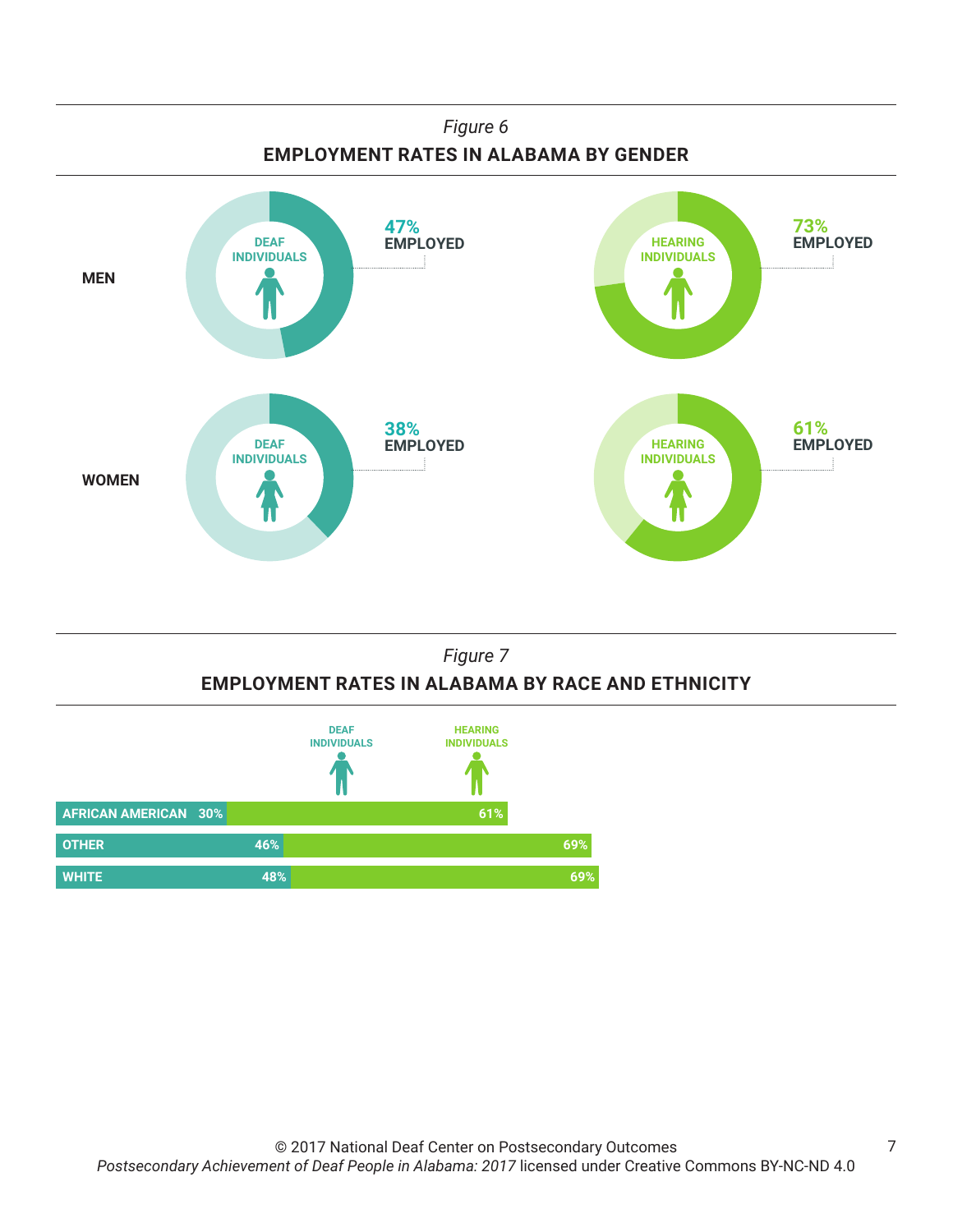## *Figure 8* **EMPLOYMENT RATES IN ALABAMA BY DISABILITY**



# **SUPPLEMENTAL SECURITY INCOME**

Deaf individuals receive supplemental security income (SSI) benefits at different rates across the nation. 11.9% of deaf people ages 25–64 in the U.S. receive SSI benefits. In Alabama, 11.5% of deaf people receive SSI benefits.

## **EARNINGS**

National data show lower median earnings among deaf individuals who were employed full time. Earnings also vary across gender, race, ethnicity, and disability status.



© 2017 National Deaf Center on Postsecondary Outcomes

*Postsecondary Achievement of Deaf People in Alabama: 2017* licensed under Creative Commons BY-NC-ND 4.0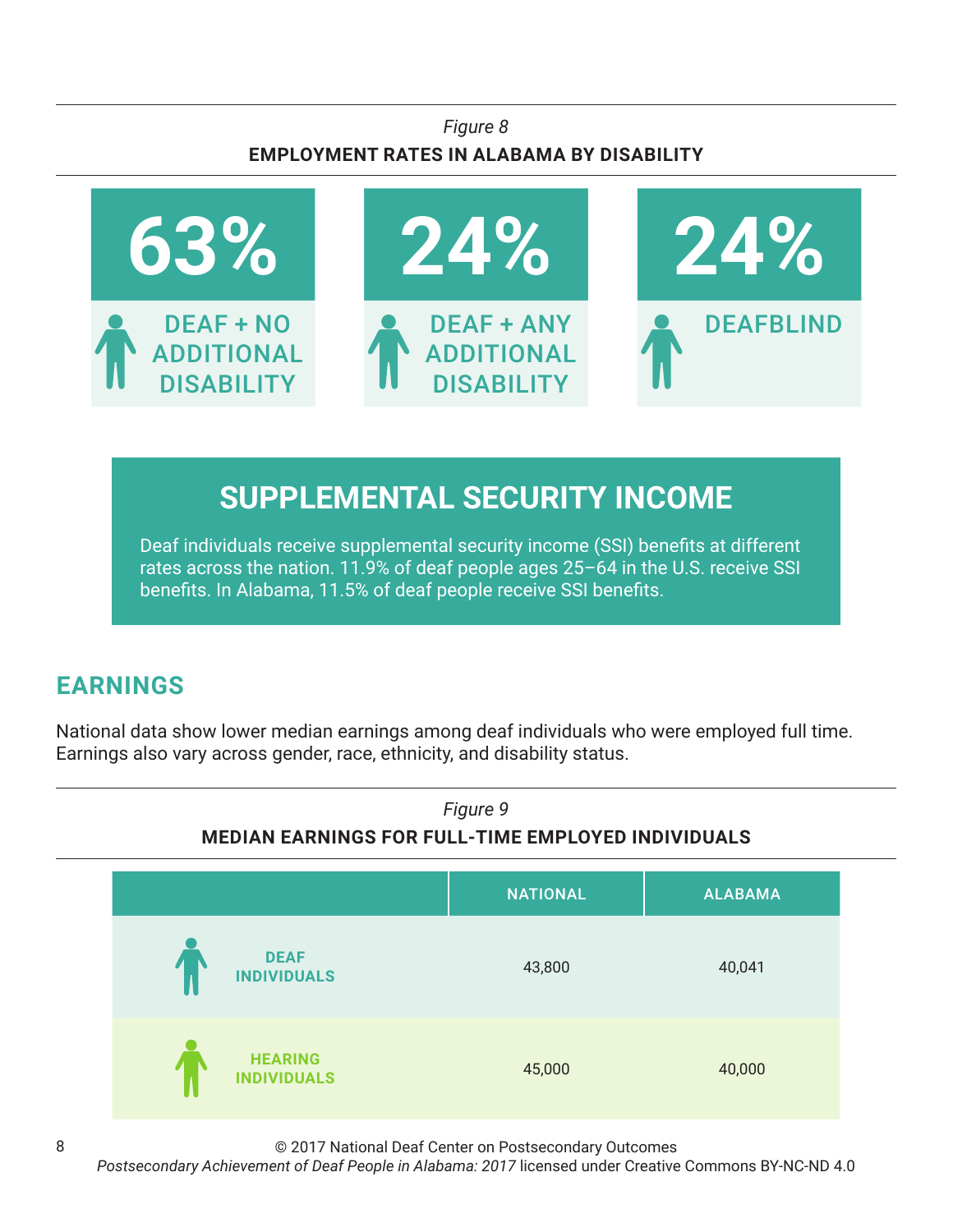*Figure 10*

**MEDIAN EARNINGS FOR FULL-TIME EMPLOYED INDIVIDUALS IN ALABAMA BY GENDER**



*Figure 11*

**MEDIAN EARNINGS FOR FULL-TIME EMPLOYED INDIVIDUALS IN ALABAMA BY RACE AND ETHNICITY**



*Figure 12*

**MEDIAN EARNINGS FOR FULL-TIME EMPLOYED INDIVIDUALS IN ALABAMA BY DISABILITY**



© 2017 National Deaf Center on Postsecondary Outcomes *Postsecondary Achievement of Deaf People in Alabama: 2017* licensed under Creative Commons BY-NC-ND 4.0